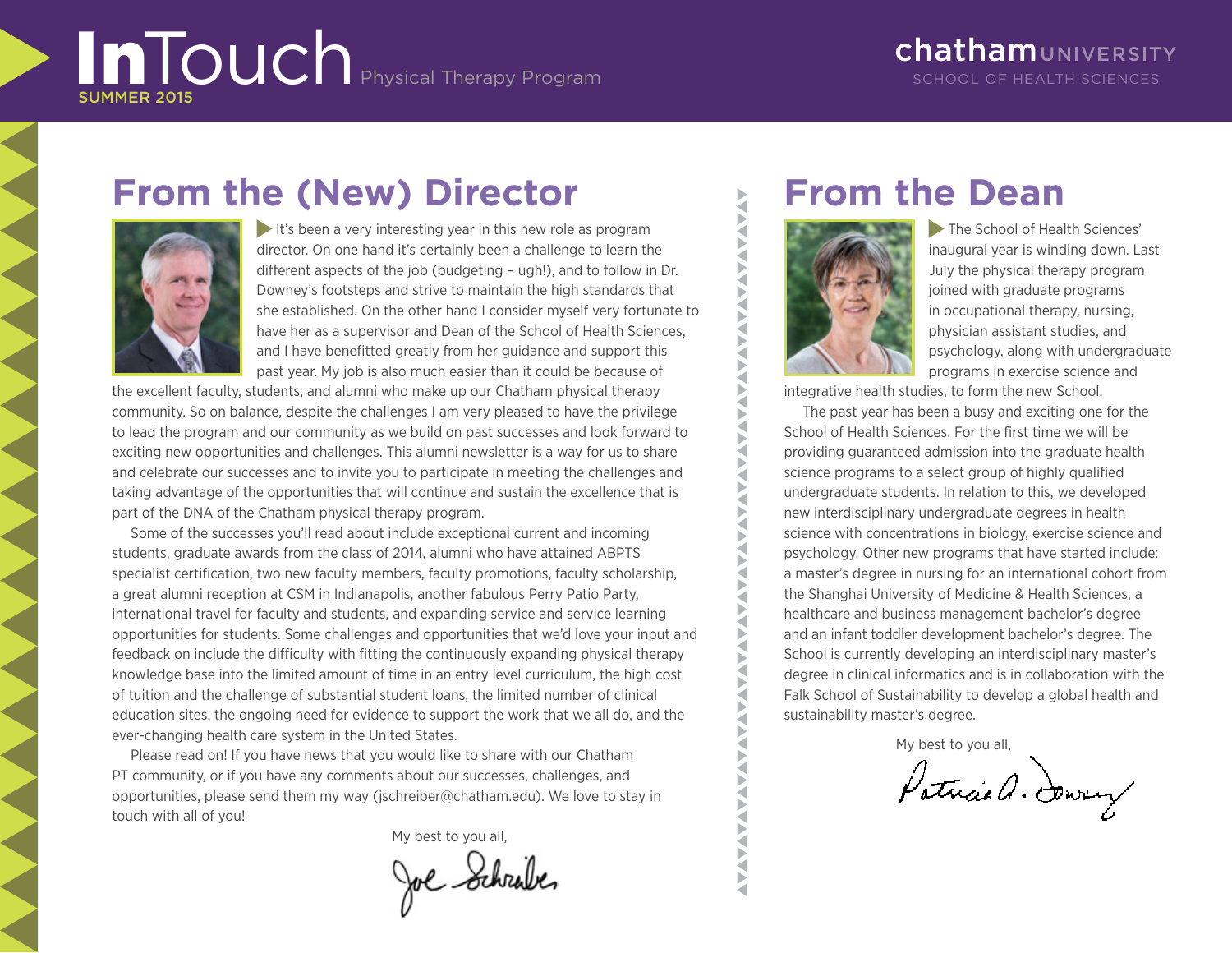### faculty spotlight

### New Faculty

### **Michelle (Missy) Criss, PT, DPT GCS**



Missy joined the faculty full-time in January 2015, after serving as both adjunct and parttime faculty since 2010. Currently, she is a doctoral student

at Nova Southeastern University pursuing a PhD in Physical Therapy. Dr. Criss' teaching responsibilities will include wound care, motor control and motor learning, modalities and therapeutic exercise, as well as PBL facilitation throughout the program. Missy has practiced in the skilled nursing environment for 20 years and has additional experience in home health, inpatient rehabilitation, and adult day programming. She is an active professional, previously serving the Academy of Geriatric Physical Therapy as Chair of the

Regional Course Committee, Nominating Committee Chair, and currently serving as a Program Committee and GeriEDGE Task Force member; previously serving the PA Physical Therapy Association as alternate and delegate to the APTA House of Delegates, on the Practice Committee, and currently serving on the Membership Committee; and has also served the APTA as an item writer for the Specialization Academy of Content Experts of the American Board of Physical Therapy Specialties. Missy is proud to have developed the recently ABPTRFE-accredited UPMC Centers for Rehab Services Geriatric Physical Therapy Residency program in which she continues to serve as a faculty member and mentor. In addition to teaching, Missy continues to work prn in skilled nursing and spends time with her husband shuttling their two girls to their many activities!

#### **Sarah Jameson, PT, DPT '11**



Sarah Jameson joined the Chatham University Doctor of Physical Therapy program as an assistant professor in August 2014. She received her Bachelor of Physical Therapy degree from the University of Pittsburgh in 1980 and subsequently a master's in the

LEAD Health Tract in 1987. With a strong interest and clinical experience working with the old-old population, Sarah first became a Geriatric Clinical Specialist in 2000 and recertified again in 2010. She also earned her Doctor of Physical Therapy degree from Chatham University in 2011.

As part of the full-time faculty, Sarah is responsible for the Principles of Practice thread in the DPT curriculum, where she shares her love for the art of physical therapy with students. When not teaching, she continues to see patients in the home setting. She also enjoys reading, cooking and is looking forward to home renovations as she and her husband move to Shadyside this summer.

AVAVAVAVAVAVAVAVAVAVAVAVAVAVAVAVA



## Faculty International Travel

 This past April, Dr. Schreiber traveled to the World Physical Therapy Conference in Singapore as a representative of the Section on Pediatrics of the APTA. This 4-day conference brought together physical therapists from all over the world for networking, sharing research, and participating in world class continuing education sessions.

 Dr. Steve Karas has recently accepted a one-year visiting professor position at Queensland University in Australia. This is a great opportunity to learn about and participate in physical therapy education in Australia, as well as to build collaborative networks for research. Dr. Karas is also looking forward to spreading his Pittsburgh accent across the globe.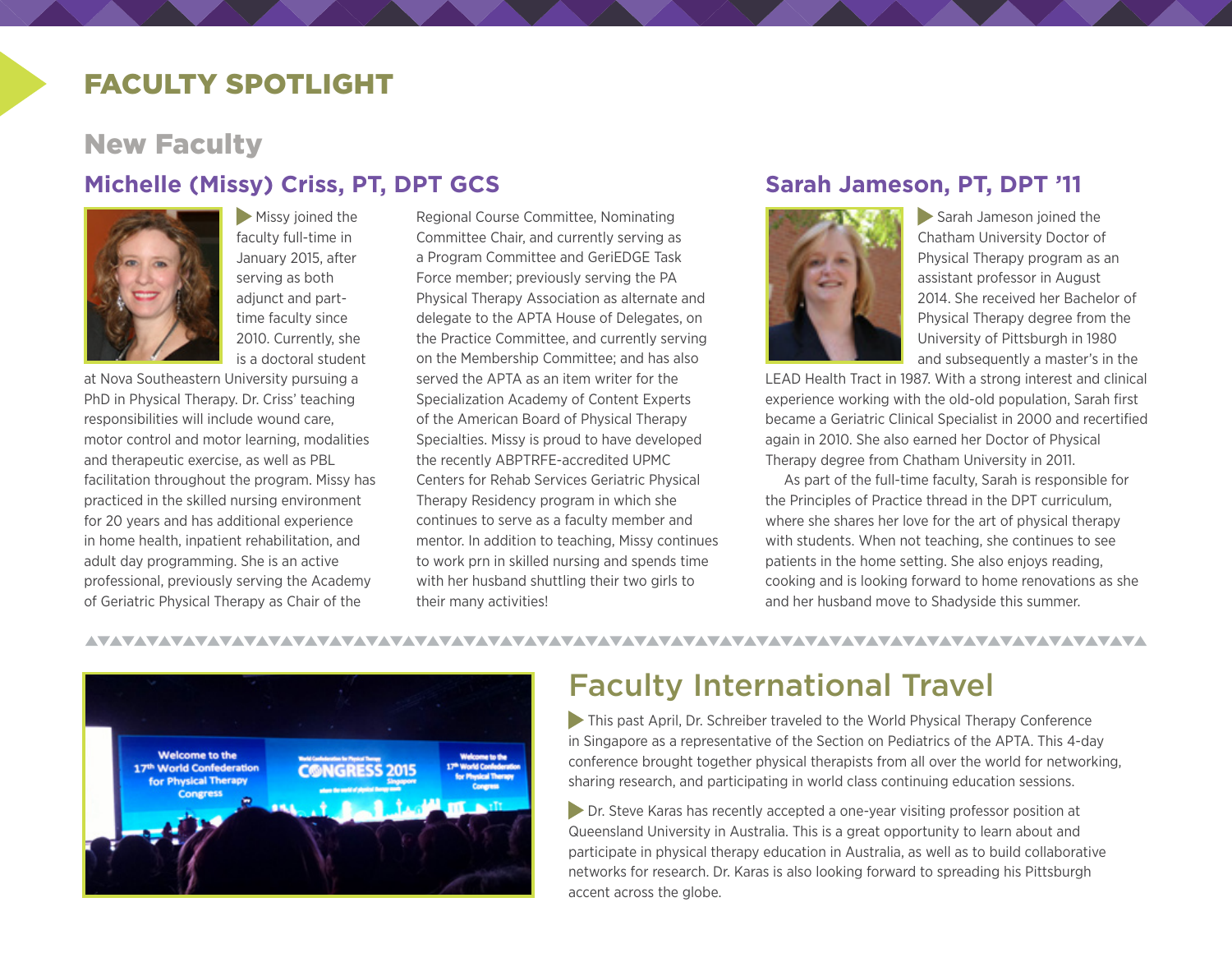## faculty publications, presentations, and awards

#### **PUBLICATIONS**

Donkers K**, Bednarek M, Downey P,** Ennulat C. Implementation of simulationbased learning in a physician assistant curriculum. *Journal of Allied Health.* In press.

**Bednarek M, Downey P, Williamson A, Ennulat C. The use of human simulation** to teach acute care skills in a cardiopulmonary course: A case report. *Journal of Physical Therapy Education.* 2014; 28 (3): 27-34.

**Karas S.** Pannone A. T4 Syndrome: A Historic Regional Interdependence Model. SportEX Medicine, October 2014, 62, 8.

**Schreiber J,** Marchetti G, Racocot B, Kaminski E. Knowledge Translation Program in an Outpatient Pediatric Clinic. 2015. Physical Therapy. 95 (4); 613-629

**Perry SB.** Zeleznik H. Breisinger TP. Supporting evidence-based behavior change in neurologic physical therapists: a case study in knowledge translation. *Journal of Neurologic Physical Therapy.* 2014;38:134-143.

**Schreiber J, Perry S, Downey P, Williamson A. Facilitating Knowledge** Translation through Innovative Continuing Education. Accepted for publication in December 2015 *(Journal of Physical Therapy Education)*

#### **PRESENTATIONS**

Eng J, **Bednarek M, Woollard J.** "Overcoming Inertia in the Homebound Elderly: An Evidence-Based Program". Educational Session at APTA Combined Sections Meeting. Indianapolis, IN; February 2015

Wells C, **Bednarek M.** "Where Do I Begin When Treating the Medically Complex Patient?" Invited Preconference Course at APTA Combined Sections Meeting. Indianapolis, IN; February 2015

Brence J. **Karas S.** Wetzel A. The Effect Of Spinal Mobilization on Pain Pressure Thresholds: A Review of the Literature. The American Academy of Orthopedic Manual Physical Therapists. San Antonio, TX, 2014.

**Karas S.** Sawhney R. Clinical Reasoning in a Patient with Left Shoulder and Cervical Spine Pain. The American Academy of Orthopedic Manual Physical Therapists. San Antonio, TX, 2014.

Lusardi M, Fritz S, Middleton A, Allison L, Wingood M, **Criss M,** Ochs E. GeriEDGE Fall Risk Assessment and Outcome Measures. Education Session, APTA Combined Sections Meeting (Indianapolis, IN), February, 2015

Romney W, Salbach N, **Perry SB,** Deutsch J. Evidence based practice confidence upon entry to physical therapy school is related to previous research-related experience. Poster Presentation: World Confederation of Physical Therapy Congress, Singapore, May 2015

**Williamson A.,** Jimenez J. M., Jimenez J. C. "Opportunities and Challenges in Clinical Education across Neurologic Practice Settings". Combined Sections Meeting (Indianapolis) February 2015.

Poster Presentation: "Variability of Vestibular Rehabilitation Outcomes Based on Patient's Perceptions of Symptoms and Functional Limitations" Carender W, Sabourin P, **Schreiber J,** Marchetti G, Alsalaheen B. Combined Sections Meeting of the American Physical Therapy Association. February 2014

Pediatric Obesity Part II: Clinical Care Models and Education Curricula. Blanton S, Brown K, York S, Resnik C, Shah D, and **Schreiber J.** Combined Sections Meeting of the American Physical Therapy Association. February 2014

Connolly B, Mulligan H, Elbasan B, Van Schie P, **Schreiber J.** Global perspective on best practices in paediatric evaluation tools and interventions. World Congress of Physical Therapy. May 2015

#### **AWARDS**

**Karas, S:** American Academy of Orthopedic Manual Physical Therapy: Platform Presentation Award, 2014

#### **PROMOTIONS**

**Dr. Sue Perry** and **Dr. Joe Schreiber** were both promoted to full professor during the 2014-2015 academic year.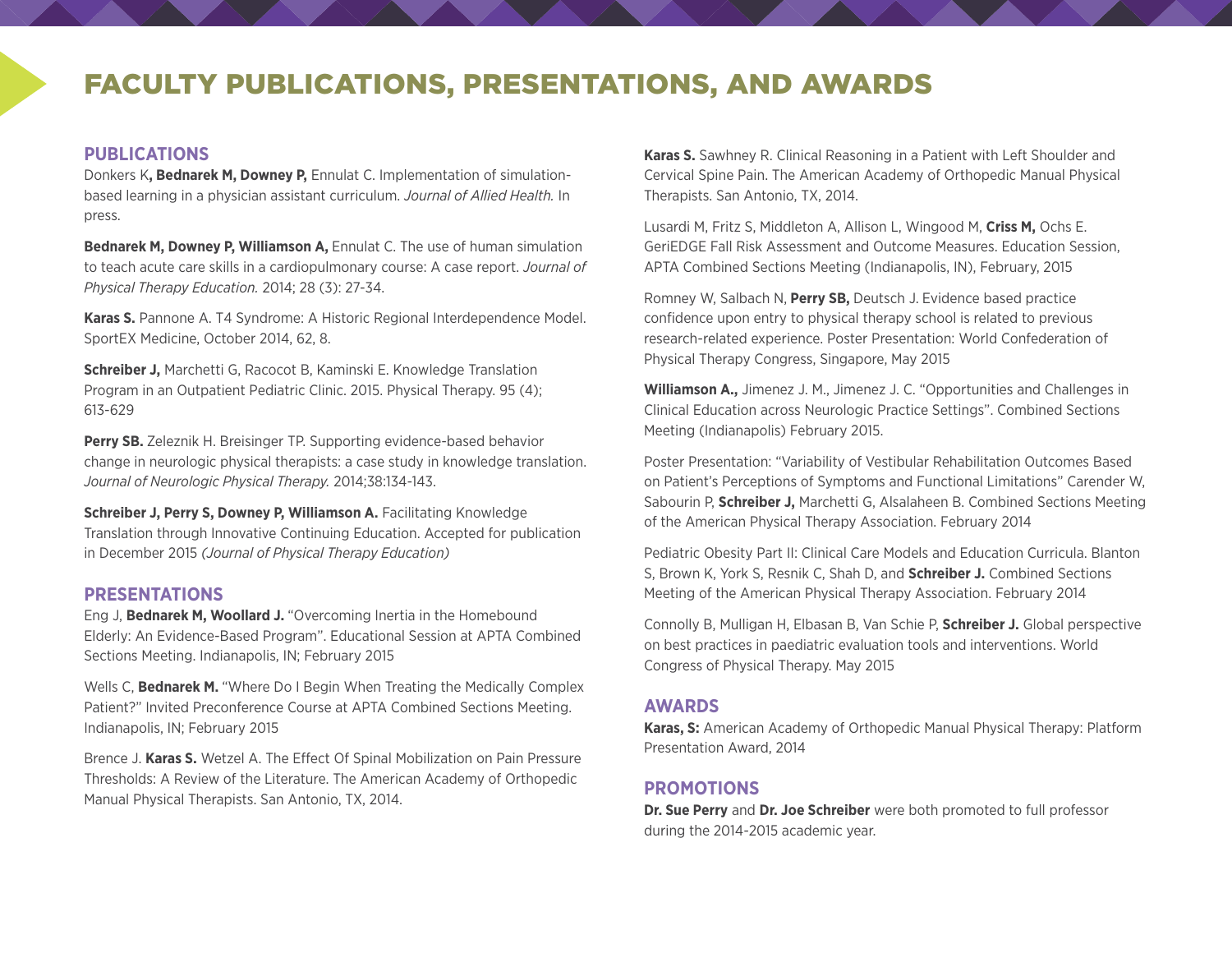## Alumni spotlight

### **Michael Ricchiuto, MPT '01, EMT-P**



Since 2007 Michael Ricchiuto has owned [Physical Therapy](http://physicaltherapynow.net/physical-therapy-now/)  [Now](http://physicaltherapynow.net/physical-therapy-now/) LLC, an outpatient physical therapy clinic. The focus of his practice is on providing one-on-one individualized and specialized physical therapy care to those who are injured and ill. Michael has embraced wellness as a focal point for integrating physical therapy services to meet the physical and mental demands of the injured patient in today's

healthcare environment. In his practice, Michael has emphasized the importance of a comprehensive analysis of a patient's life, along with direct time spent with the patient, to help these individuals to achieve their goals. Michael continues to achieve excellence in rehabilitation while implementing the latest and most effective physical therapy techniques.

### **Jeffrey S. Rothman, DPT '02, OCS**



Jeffrey S. Rothman graduated from West Virginia University with a BS in Exercise Physiology in 1999. He then returned to his hometown of Pittsburgh to complete his Doctor of Physical Therapy degree at Chatham. Jeffrey was board certified as an Orthopedic Clinical Specialist through the American Physical Therapy Association in 2008.

Clinically, Jeffrey remains active within the inpatient acute

care/intensive care, hospital outpatient and orthopedic rehabilitation as a staff physical therapist at UPMC Shadyside, and currently as a facility director of a corporate/university outpatient Centers for Rehab Services office in Squirrel Hill.

Jeffrey is also a laboratory assistant in the Musculoskeletal Curriculum and applicant interviewer for prospective graduate student at Chatham. He has received certification through the APTA as an Advanced Credentialed Clinical Instructor of students. He also regularly provides community outreach for local community centers and public libraries on health care and physical therapy topics of health and wellness. Moreover, he remains a steadfast member and leader within the Pennsylvania Physical Therapy Association at the district and chapter level in various capacities, serving multiple terms as director of the Southwest District and currently as nominating committee chair and webmaster.

In his free time, Jeffrey is an avid traveler, runner, big band jazz musician, and enthusiastic lover of food, craft beer, and cheering on his alma mater!

### **Pan Zhang, DPT '09**



Upon graduation from Chatham's DPT program in 2009, Pan Zhang started her clinical practice at an outpatient facility that specialized in workers compensation. During that time, she became a certified manual therapist through the Manual Therapy Institute, and went on to obtain her FAAOMPT in 2013. She now works as a clinic director at Keystone Physical Therapy at the Waterfront clinic. Her treatment focuses on orthopedic

outpatient physical therapy, emphasizing individualized treatment programs to target the "cause of the cause" of patient's dysfunctions. She also is the CCCE for the North and South Pittsburgh markets for Keystone Physical therapy, and is an adjunct faculty at the University of Pittsburgh for the Musculoskeletal course.

In her spare time, she enjoys exploring Pittsburgh and spending time with family, friends, and her new puppy. She also teaches and performs aerial silks with the Pittsburgh Dance Center in Bloomfield.

#### **Jessica Zink, DPT '07**



Jessica Zink earned her Doctor of Physical Therapy from Chatham University in 2007. After graduation she worked at UPMC Southside Hospital as a float PT, primarily covering inpatient rehab and acute care. After Southside merged with UPMC Mercy, Jessica became a staff physical therapist in the General Rehabilitation unit of UPMC Mercy Hospital. In 2010 she moved to Gifhorn, Germany with her husband and infant

daughter, where she was made to jump through an unforeseen amount of hoops to have her education recognized, a process prolonged by the birth of her second child. She has worked in acute care as well as a geriatric rehabilitation unit in the local regional hospital in Gifhorn, and has recently transitioned to outpatient practice. In Germany, physical therapists are not able to diagnose, have to treat according to MD instruction, and direct access is a far off dream. In outpatient practice new grads are only allowed to bill for therapeutic exercise, and any other billable services require extra continuing education, many being in excess of two weeks, and a certificate of completion. Jessica recently completed her certification in Manual Lymph Drainage and is currently working on her certificate for treatment of CNS dysfunction. Jessica credits Chatham for teaching her professionalism and adaptability and for giving her the tools to succeed in any setting, in any country.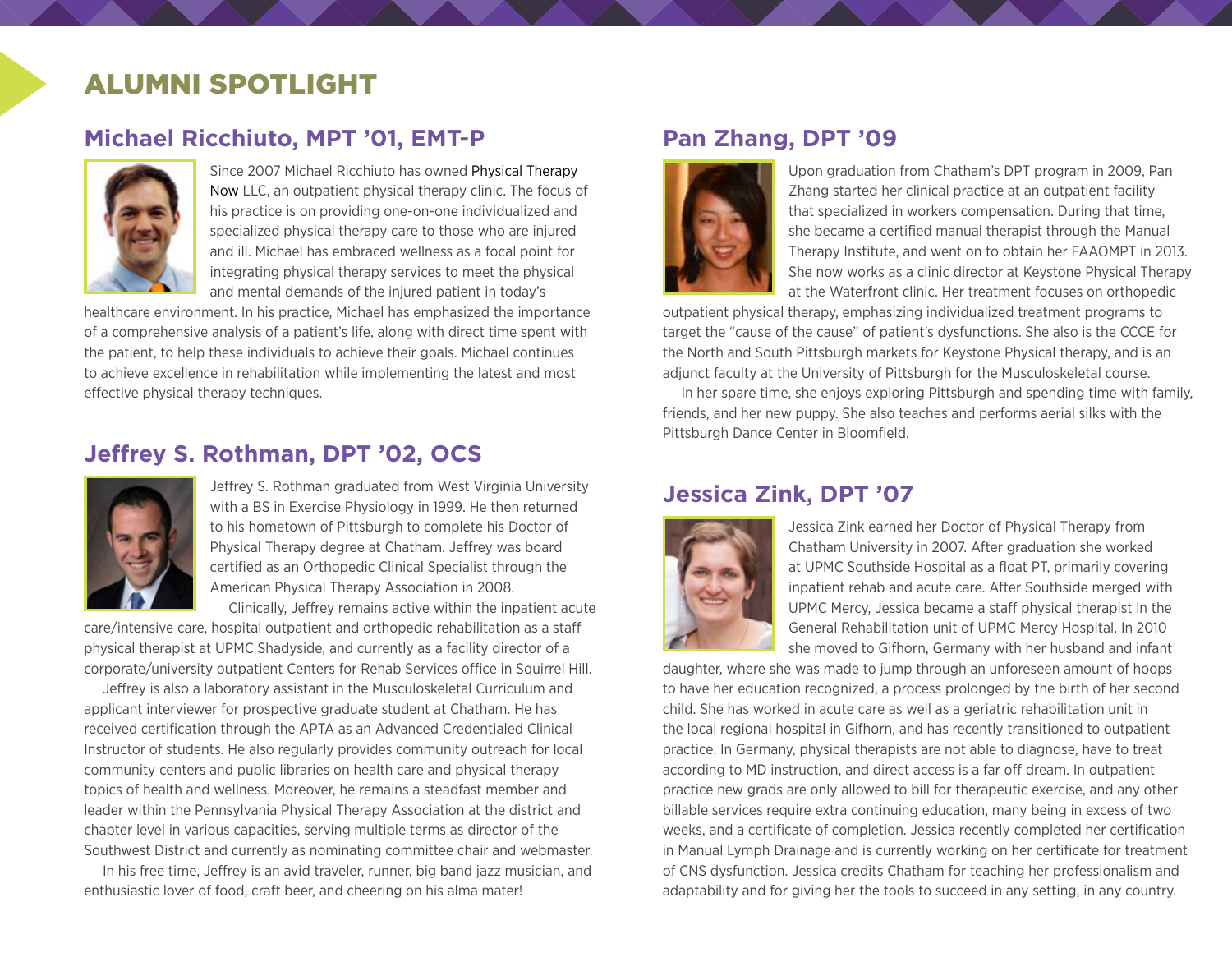## student spotlight

## **Final Systematic Review Presentations, Class of 2015**

| <b>Group Members</b>                                                                                             | Title                                                                                                                      |
|------------------------------------------------------------------------------------------------------------------|----------------------------------------------------------------------------------------------------------------------------|
| <b>Brittany Bauman</b><br>Anne Keller<br>Ashley McKinney<br>Jennifer Mullen                                      | What is the effect of exercise on depression and<br>quality of life in individuals with chronic stroke?                    |
| Jenna L Kukla<br>Sarah A Miller<br>Kelsey L Olinski<br>Abby L Watson                                             | Mechanical lumbar traction: the effects and<br>recommended application of treatment for patients<br>with low back pain     |
| Albert Pannone                                                                                                   | T4 Syndrome                                                                                                                |
| Megan Krueger<br>Lauren Stacko<br>Ally Evans<br>David Bennett                                                    | Impact of Prevention Programs on Anterior Cruciate<br>Ligament Injuries: A Systematic Review                               |
| Diana Willy<br>Ryan Wettstein<br>Chris Herren<br>Kevin Gorder                                                    | Predicting factors for community reintegration in<br>adults following acute traumatic brain injury: A<br>systematic review |
| <b>Allison Evans</b><br>Robert Garner<br>Rebekah Gilbert<br><b>Brittany Lowe</b><br>Lauren Stacko<br>Abby Watson | Ecuador: An international service experience                                                                               |
| John Buczkowski<br>Dean Grabigel<br>Jeff Homer<br>Michael Zolotnitsky                                            | The Effectiveness of Physical Therapy Interventions<br>for Acute Cervical Injuries: A Systematic Review                    |
| Amanda Frank<br>Robert Garner<br>Kelly Greenway<br>Laura Oniboni                                                 | Effectiveness of Physical Therapy, Taping, and Bracing<br>in Chronic Ankle Sprains: a Systematic Review                    |

| <b>Group Members</b>                                                    | Title                                                                                                                                                                  |
|-------------------------------------------------------------------------|------------------------------------------------------------------------------------------------------------------------------------------------------------------------|
| Brian Campbell<br>Rebekah Gilbert<br>Erik Simpson<br>Julie Stutzbach    | The impact of aerobic exercise and resistance<br>exercise on fatigue and quality of life for breast<br>cancer survivors during and after radiation and<br>chemotherapy |
| Kayla Cominsky<br>Jaime Connolly<br>Jan Lonich<br>Tamara Veneski        | Effects of Treadmill or Robotic Training Versus<br>Over Ground Training in Gait Following Stroke: A<br><b>Systematic Review</b>                                        |
| <b>Brittany Lowe</b><br>Jessica Papale<br>Steven Shutt<br>Adam DeMatteo | The Effectiveness of Exercise on the Quality of Life in<br>Elderly Patients with Chronic Obstructive Pulmonary<br>Disease: A Systematic Review.                        |

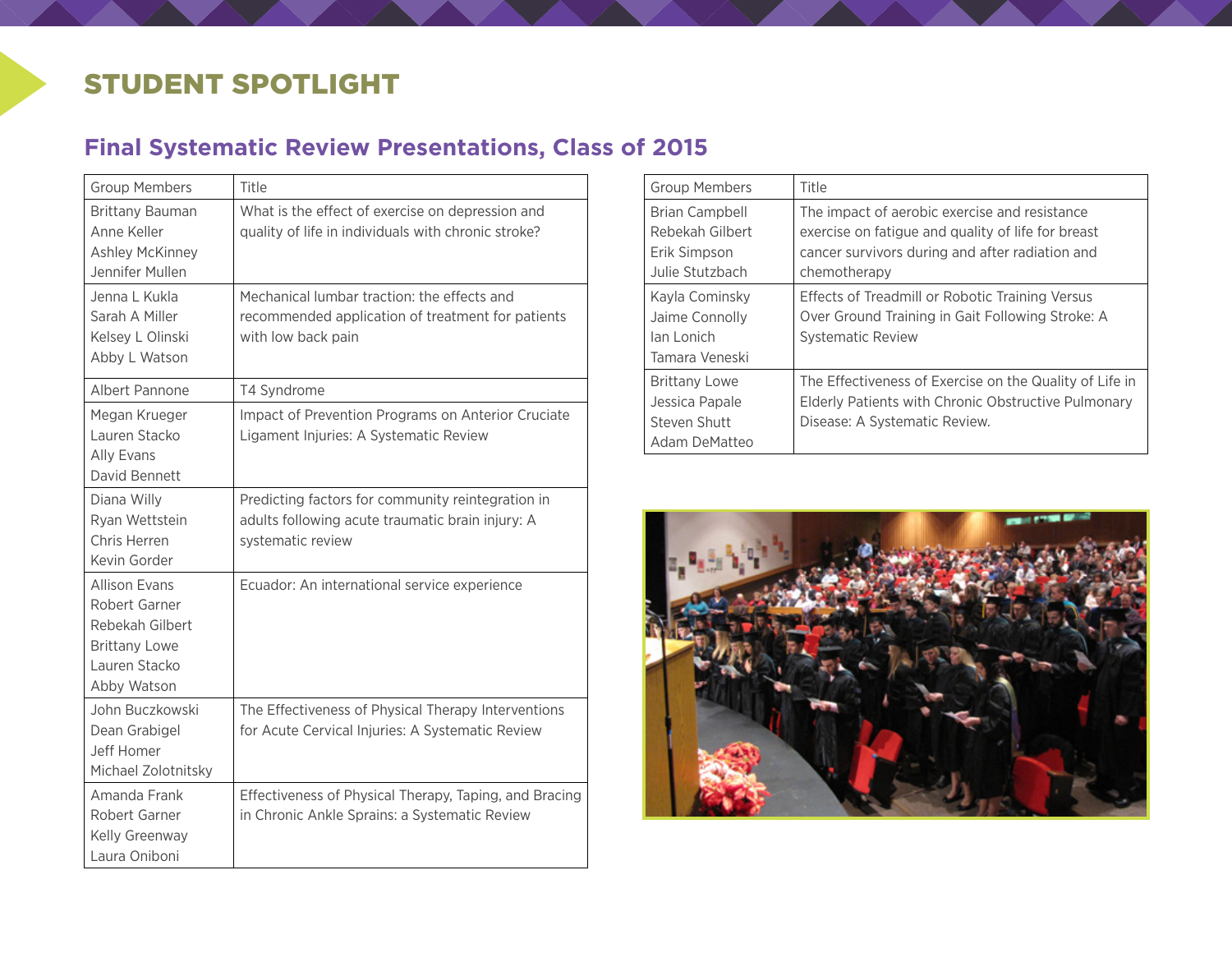## student spotlight

## Class of 2015

The Chatham University DPT Class of 2015 includes 37 aspiring physical therapists. This group just completed their final on-campus semester as the curriculum changed this year to group all of the final clinical education experiences together. The class will return to campus for one final week in December to debrief about clin ed, provide detailed feedback about the program, participate in a licensure preparation course, and present their final



systematic review/ matrix project information. Perhaps most importantly, at the end of that time on campus the group will graduate and move on to the next phase of the profession- passing the licensure exam and finding a great first job. The picture of the group is from the Perry Patio Party at the end of May.

## Class of 2016

**The Chatham University** DPT Class of 2016 is an intelligent cohort of 41 aspiring physical therapists. The class is composed of 31 women and 10 men who enjoy participating in collegiate intramural sports and staying active together when not in class. For the past two months, the class has been practicing their professional



communication and ethical techniques as well as honing their orthopedic clinical skills in preparation for their first clinical experience in July. The majority of the students will be staying in the Pittsburgh area but some will be traveling to Ohio, West Virginia, Maryland and Texas to complete their clinical experiences.



Kathleen Shroyer, DPT, CBIS



#### **2015 Physical Therapy Program Awards**

**Potential for Professional Excellence Award** Albert Pannone

**Potential for Professional Excellence Award** Adam DeMatteo

**Peer Recognition Award** Albert Pannone

**Faculty Commendation** Jennifer Mullen

> **Clinician-Educator Award** Kathleen Shroyer, DPT, CBIS

**Award for Institutional Support** Western Pennsylvania School for Blind Children

## Class of 2017

In late August of this year, Chatham University will welcome the DPT Class of 2017. We have 40 incoming students: 29 women and 11 men. The students come from California, Illinois, Indiana, Maryland, Ohio, and Pennsylvania. Some of the undergraduate universities represented in this class include: Chatham, Penn State, Pitt, Elon, Lock Haven, Ohio State, and the University of Southern California. We look forward to welcoming this new group of students into the Chatham community.

Amanda Gallagher, DPT, from the Western Pennsylvania School for Blind Children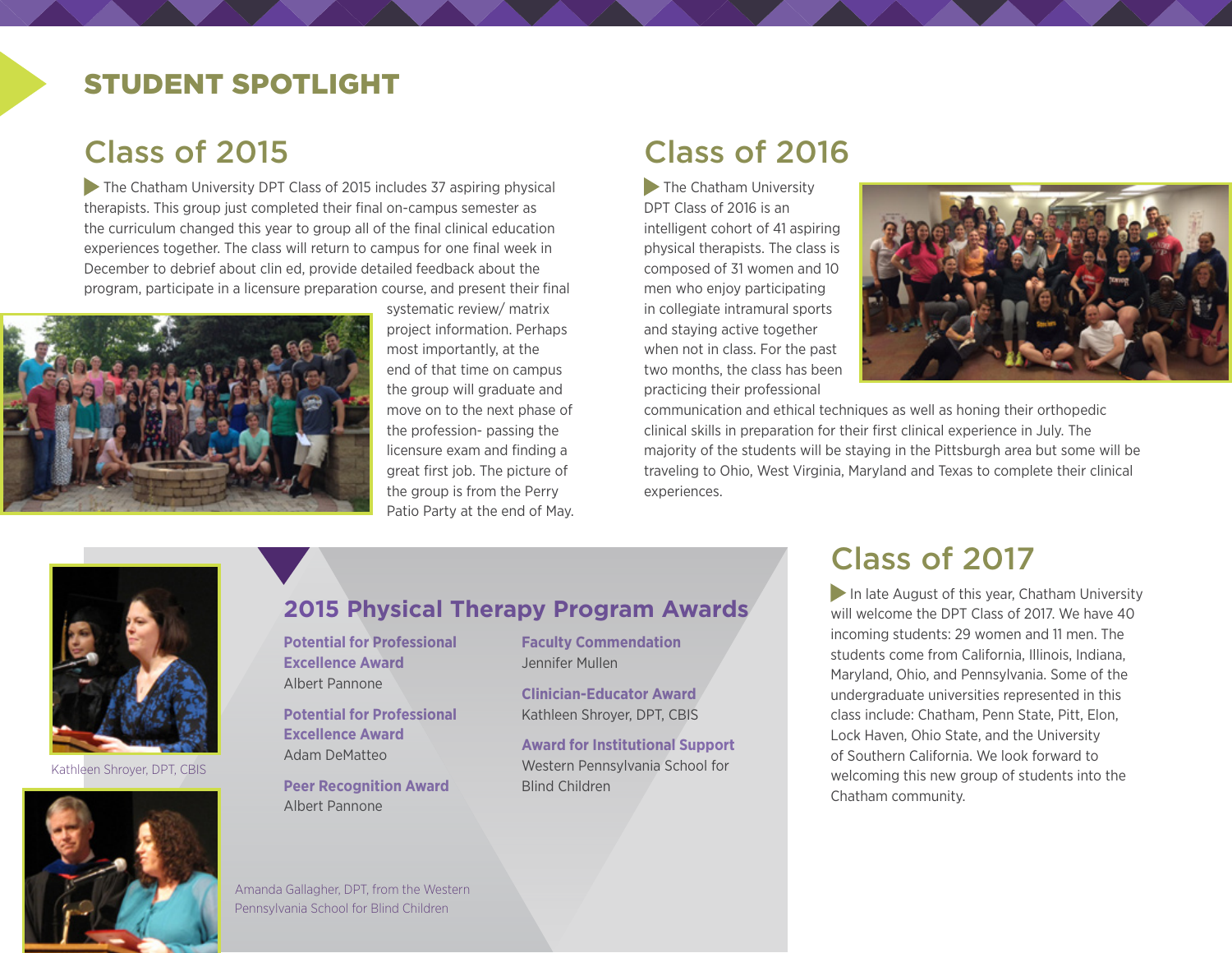# **PT and OT Students Travel to Ecuador**

In August of 2014, six Chatham University PT students and six OT students traveled to Ecuador for ten days for an international service experience. The PT students included Allison Evans, Rob Gardner, Rebekah Gilbert, Brittany Lowe, Lauren Stacko and Abby Watson. In addition to the students, Dr. Schreiber and OT faculty member Ms. Amy Mattila participated in the experience.

The students provided a variety of services to children and adults through the CRECER clinic [\(crecerecuador.wix.com/crecer\)](http://crecerecuador.wix.com/crecer). This clinic provides rehabilitation services at no cost to children and adults in the Ibarra, Ecuador community. The director, Elaine Keane, opened CRECER in 2013 and our visit was the first time that the clinic was able to provide some physical therapy services to the clients.



In addition to the work at CRECER, the group also enjoyed the spectacular scenery and the opportunities to visit a variety of beautiful places in Ecuador. One highlight was being able to stand on the actual equator, which was about an hour drive from Ibarra.

Later this summer, another group of six PT students will travel to Ecuador for a similar experience. Along with Dr. Perry, the students include Ellen Dilts, Elizabeth Mercado, Heeral Vyas, Mackenzie Bowman, Emily Ward, and Laura Thompson.



# **Grand Rounds**

 Chatham University's Physical Therapy Grand Rounds Series continues every term on the Shadyside Campus. Refreshments begin at 7:00 am and the presentation runs from 7:30-8:30 a.m. CEU's are presented to all those clinicians in attendance. Our alumni and clinical instructors are especially welcome.

This past year's Grand Rounds began with Dr. Raj Sawhney who presented a case involving differential diagnosis of left shoulder pain in a physician. Dr.

Sawhney is an adjunct professor here at Chatham and co-owner of Allegheny and Chesapeake PT. We also welcomed Dr. Tricia Keen who discussed wellness in a pediatric school setting and types of strategies she uses to maximize function in this population. Tricia is currently a PT with the City of Pittsburgh schools. Finally, Dr. Colin Gundling presented a case study on an endurance athlete and offered his approach to treating this unique population. Colin is a PT with Allegheny Chesapeake, does private consulting as the owner of Endurodoc, and recently received his OCS.

Future Grand Rounds presentations will be offered October 22 when we welcome Becky Mehan to discuss wellness in the geriatric population. Tentative months for 2016 are March, June, and October. Please be sure you are on our mailing list or check the Chatham announcement page.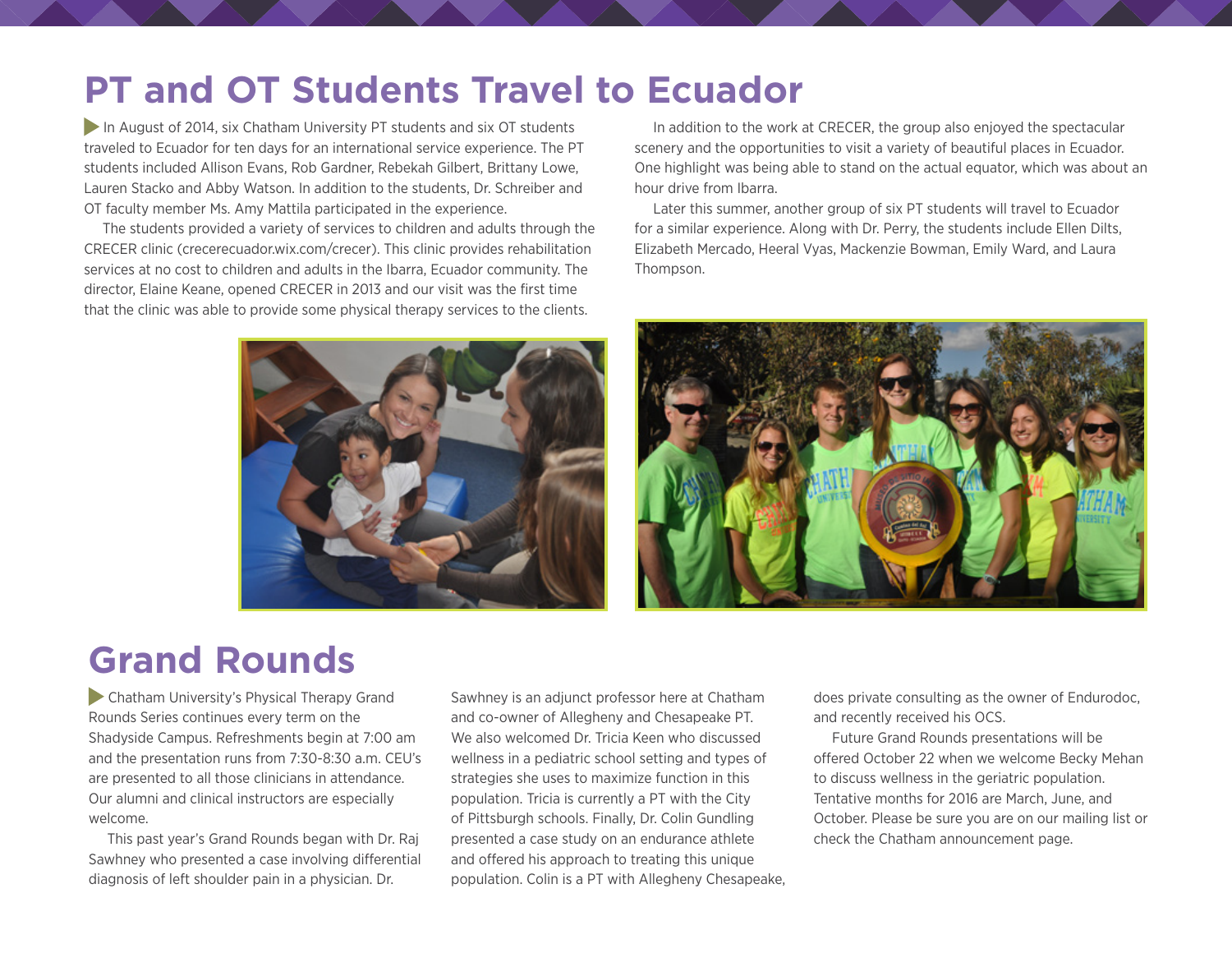### Clinical corner update

# **Rotator Cuff Repair**

Jason Woolard, Ph.D, MPT, assistant professor

 $\blacktriangleright$  High levels of patient-reported satisfaction, functional improvements and pain relief have been reported following surgical repair for rotator cuff tears (1). Therefore, rotator cuff repair is considered an effective intervention to improve shoulder pain and function in individuals with cuff tears. However, many individuals who have a rotator cuff tear are asymptomatic and unaware of the presence of a cuff tear in their shoulder(2)(3). Those who have surgery for a torn cuff and then re-tear their cuff following surgery tend to have patient-reported outcomes that are very similar to those who have surgical repair and an intact cuff following surgery (4). Finally, the severity of a cuff tear does not correlate with patient-reported pain levels (5).

Given that the presence and severity of a cuff tear does not correlate with patient-reported pain levels, and many individuals with cuff tears are asymptomatic, is it truly the cuff tear that is causing the individual's shoulder pain? Perhaps conservative care that includes physical therapy can be as effective as surgery.

Recently, a large prospective cohort study and a randomized controlled trial were conducted to determine the effectiveness of physical therapy in improving pain and self-reported function in individuals with atraumatic, full-thickness rotator cuff tears (6)(7). In the cohort study by Kuhn et al (6), 75% of patients with a full-thickness tear did not elect to have surgery during a 2-year long follow-up period. Of those who had surgery, a majority chose to have surgery within 12 weeks of their initial visit to the orthopedic surgeon. Those who continued physical therapy for their shoulder had American Shoulder and Elbow Surgeon scores (ASES) of 54, 78, and 84 at baseline, six weeks and 12 weeks respectively, indicating substantial improvements in pain and function.

Moosmayer et al (7), completed a randomized trial that allocated individuals with full-thickness rotator cuff tears of less than 3cm to either physical therapy or surgical repair. For the group allocated to physical therapy, the average ASES scores were 48, 75, 84, and 88 at baseline, six months, one year, and two years respectively. The surgical group averaged between five to ten points better on the ASES scores over those time points. With regards to pain, the therapy group had VAS pain levels of 5.3, 2.7 and 1.6 at baseline, 6 months and 1 year time points. The surgical group averaged about 1cm less on the VAS at these same time points. So, while the surgical group had outcomes that were slightly superior to the physical therapy group, both groups showed significant improvements over time and those treated conservatively with therapy had large improvements in function and pain. Similar to the findings of Kuhn et al, about 25% of those assigned to the non-operative physical therapy group chose to have rotator cuff repair.

The results of these two studies provide evidence that non-operative physical therapy management of full thickness cuff tears is an effective treatment option in about  $\frac{3}{4}$  of these individuals. Patients need to be made aware of likely outcomes following surgical and non-surgical interventions for rotator cuff tears so that they can make the best decisions about their care.

#### AVAVAVAVAVAVAVAVAVAVAVAVA

- 1. Millett PJ, Warth RJ, Dornan GJ, Lee JT, Spiegl UJ. Clinical and structural outcomes after arthroscopic single-row versus double-row rotator cuff repair: a systematic review and meta-analysis of level I randomized clinical trials. J Shoulder Elbow Surg. 2014 Apr;23(4):586–97.
- 2. Keener J. Rehabilitation Following Arthroscopic Rotator Cuff Repair: A Prospective, Randomized Trial. J Shoulder Elbow Surg. 2013;22(4):e29.
- 3. Yamamoto A, Takagishi K, Kobayashi T, Shitara H, Osawa T. Factors involved in the presence of symptoms associated with rotator cuff tears: a comparison of asymptomatic and symptomatic rotator cuff tears in the general population. J Shoulder Elbow Surg. 2011 Oct;20(7):1133–7.
- 4. Slabaugh M. Does the Literature Confirm Superior Clinical Results in Radiographically Healed Rotator Cuffs After Rotator Cuff Repair? Arthrosc J Arthrosc Relat Surg. 2010;26(3):393–403.
- 5. Dunn WR, Kuhn JE, Sanders R, Qi A, Baumgarten KM. Symptoms of Pain Do Not Correlate with Rotator Cuff Tear Severity J Bone Jt Surg Am. 2014; 96(10):793–800.
- 6. Kuhn JE, Dunn WR, Sanders R, An Q, Baumgarten KM, Bishop JY, et al. Effectiveness of physical therapy in treating atraumatic full-thickness rotator cuff tears: a multicenter prospective cohort study. J Shoulder Elbow Surg. 2013 Oct;22(10):1371–9.
- 7. Moosmayer S. Tendon repair compared with physiotherapy in the treatment of rotator cuff tears: a randomized controlled study in 103 cases with a five-year followup - J Bone Jt Surg Am. 2014;96(18):1504–14.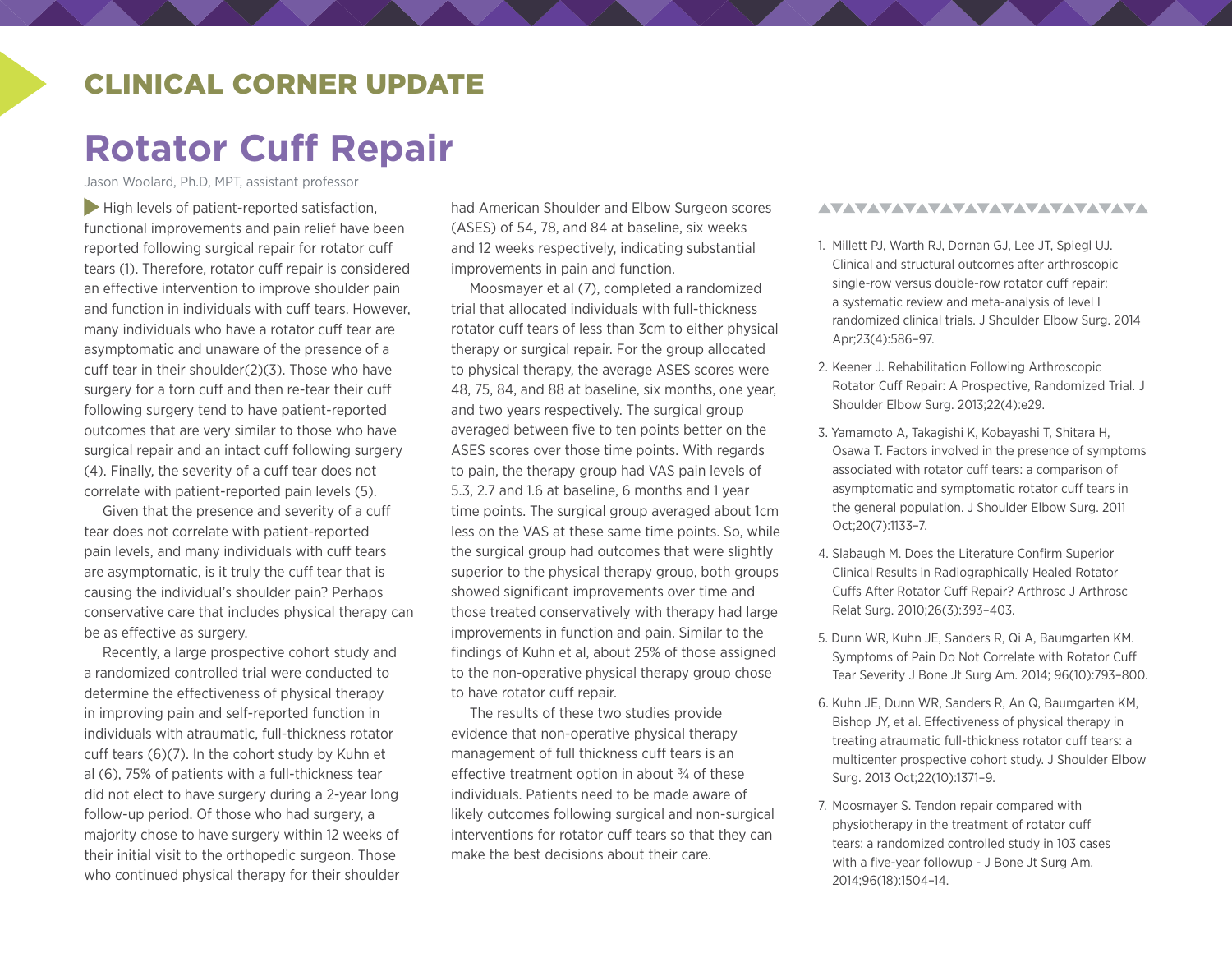## Clinical corner update

# **Growing Numbers of Clients Over 90**

Sarah Jameson, PT, DPT

Geriatric practitioners have long noted the increase in numbers of patients over 90 years old. Analysis of the 2000 and 2010 censuses reveals a marked increase in the number of both women and men in the 90-99 year old cohort. Even though women still outnumber men by a large margin, the cohort of men has grown faster than the number of women.

In the cohorts of men and women in the 90-94 year range the percentage of men increased by 50.3% compared to an increase in women by 23.3%. In the cohorts of men and women in the 95 – 99 year range the percentage of men increased by 41.6% compared to a 26.4% increase in the number of women.

|       | 2000  |                 | 2010           |           | Change  |          |
|-------|-------|-----------------|----------------|-----------|---------|----------|
| Men   | 90-94 | 282.325         | (25.3%)        | 424.387   | (29.3%) | $+50.3%$ |
| Women |       | 830.206 (74.6%) |                | 1.023.979 | (70.7%) | $+23.3%$ |
| Total |       | 1,112,531       |                | 1.448.366 |         | $+30.2%$ |
| Men   | 95-99 |                 | 58,115 (20.2%) | 82.263    | (22.1%) | $+41.6%$ |
| Women |       | 228,669         | $(79.8\%)$     | 288,981   | (77.8%) | $+26.4%$ |
| Total |       | 286,784         |                | 371.244   |         | $+29.5%$ |

Epidemiologists have not been able to give a definitive answer for the accelerated increase in the number of men in the "old-old" age range of 90-99 years. Heart disease has long been thought to explain the difference in longevity between men and women. Changes in CHD management might partially explain the numbers. Decreases in smoking are attributed as a factor for increased longevity in both groups and, as historically more men smoked that women, the change would have a greater effect on the male population numbers. Conversely the exposure of women to workplace stress may level off some of the previous longevity advantage that women have enjoyed.

Regardless of the cause, clinicians will continue to see more patients of 90 years old and older. This group of clients presents unique rehab challenges. Historically medical research has excluded this group as they were few in number and likely to have comorbidities. Newer studies are looking at function and rehab outcomes with results stratified by age including the oldest adults. As the body of evidence grows we can look forward to new insights into optimal care for men and women 90 years old and older.

#### 

- Chui K., Lusardi M. Spacial and temporal; parameters of self-selected and fast speeds in healthy community dwelling adults aged 72-98 years. J G Phys Ther. 2010;33(4):173-183.
- Medley A. Thompson M. Contribution of age and balance confidence to functional mobility test performance: Diagnostic accuracy al L Test and normal paced Timed Up and Go. J G Phys Ther.2015;38(1):8-16.
- Sions JM. Et al. Age and stroke related skeletal muscle change: a review for the geriatric clinician. J G Phys Ther.2012;35(3)155-161.
- Fabre J M.et al. Age related deterioration in flexibility is associated with deterioration of health-related quality of life in nonagenarians. J G Phys Ther.2007:30(1):16-22.

#### **Clinical Specialists**

#### **Congratulations to these Chatham alumni and newly certified clinical specialists!**

Katie Abebe, DPT '11, OCS Tricia Patsilevas, DPT '11, OCS Claire Kopko, DPT '12, OCS Greg Vojcsik, DPT '10, NCS Jocelyn Vojcsik, DPT '10, NCS